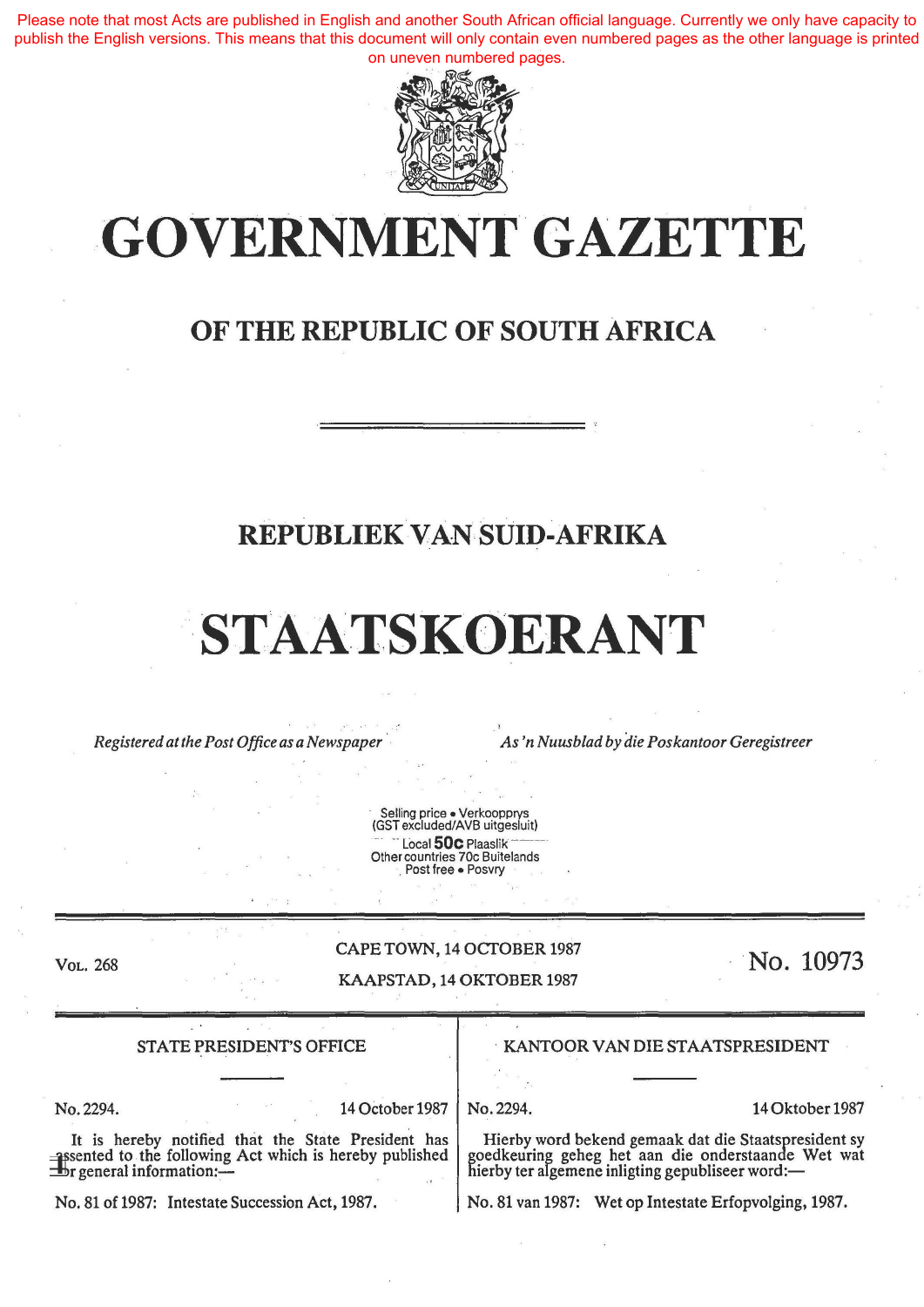#### GOVERNMENT GAZETTE, 14 OCfOBER 1987

#### INTESTATE SUCCESSION ACf, 1987

## **ACT**

To regulate anew the law relating to intestate succession; and to provide for matters connected therewith.

> *(English text signed by the State President.) (Assented to 30 September 1987.)*

Intestate **succession.**  BE IT ENACTED by the State President and the Parliament of the Republic of South Africa, as follows:-

**1.** (1) If after the commencement of this Act a person (hereinafter referred to as the "deceased") dies intestate, either wholly or in part, and  $\frac{3}{2}$ 

- $(a)$  is survived by a spouse, but not by a descendant, such spouse shall inherit the intestate estate;
- $(b)$  is survived by a descendant, but not by a spouse, such descendant shall inherit the intestate estate;
- *(c)* is survived by a spouse as well as a descendant- 10 (i) such spouse shall inherit a child's share of the intestate estate or so much of the intestate estate as does not exceed in value the amount fixed from time to time by the Minister of Justice by notice ih the *Gazette*, whichever is the greater; and 15
	- (ii) such descendant shall inherit the residue (if any) of the intestate estate;
- (d) is not survived by a spouse or descendant, but is survived-
	- (i) by both his parents, his parents shall inherit the in- 20 testate estate in equal shares; or .
	- (ii) by one of his parents, the surviving parent shall inherit one half of the intestate estate and the descendants of the deceased parent the other half, and if there are no such descendants who have sur- 25 vived the deceased, the surviving parent shall inherit the intestate estate; or
- (e) is not survived by a spouse or descendant or parent, but is survived-<br>(i) by-(i) by  $-$  30
	- - *(aa)* descendants of his deceased mother who are related to the deceased through her only, as well as by descendants of his deceased father who are related to the deceased through him only; or **35**
		- (bb) descendants of his deceased parents who are related to the deceased through both such parents; or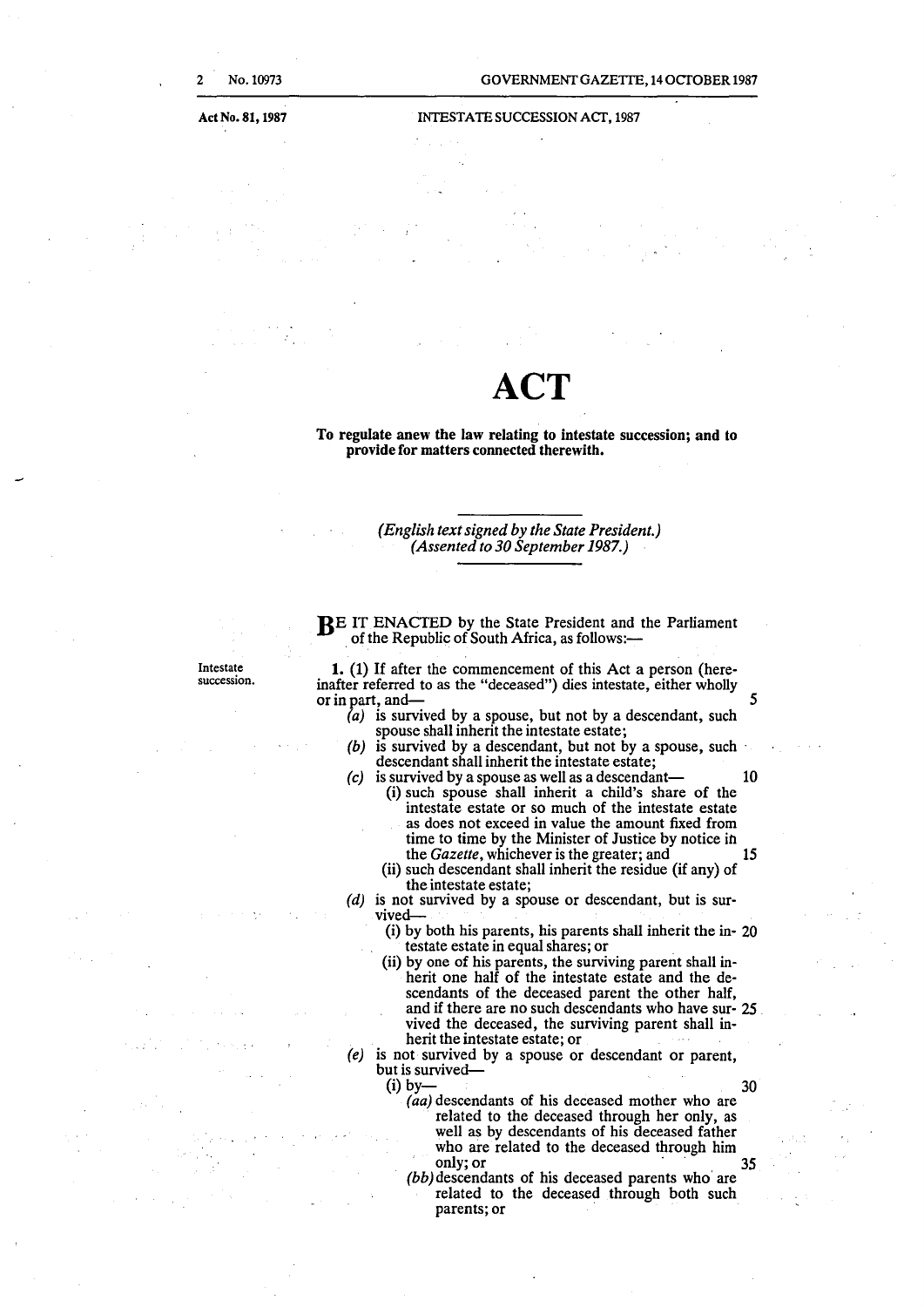Act No. 81, 1987

 $\mathsf{r}$ 

#### .INTESTATE SUCCESSION ACf,1987

(cc) any of the descendants mentioned in subparagraph (aa), as well as by any of the descendants mentioned in subparagraph (bb),

the intestate estate shall be divided into two equal shares and the descendants related to the deceased 5 through the deceased mother shall inherit one half of the estate and the descendants related to the deceased through the deceased father shall inherit the other half of the estate; or

- (ii) only by descendants of one of the deceased parents 10 of the deceased who are related to the deceased through such parent alone, such descendants shall inherit the intestate estate;
- *(f)* is not survived by a spouse, descendant, parent, or a descendant of a parent, the other blood relation or 15 blood relations of the deceased who are related to him nearest in degree shall inherit the intestate estate in equal shares.

(2) Notwithstanding the provisions of any law or the common law, but subject to the provisions of this Act and section *5* (2) of 20 the Children's Status Act, 1987, illegitimacy shall not affect the capacity of one blood relation to inherit the intestate estate of another blood relation.

(3) A notice mentioned in subsection  $(1)$   $(c)$   $(i)$  shall not apply in respect of the intestate estate of a person who died before the 25 date of that notice.

- 
- (4) In the application of this section-<br>  $(a)$  in relation to descendants of the deceased and descendants of a parent of the deceased, division of the estate shall take place *per stirpes,* and representation shall be 30 allowed:
	- (b) "intestate estate" includes any part of an estate which does not devolve by virtue of a will or in respect of which section 23 of the Black Administration Act, 1927  $(Act No. 38 of 1927), does not apply;$  35
	- *(c)* any person who is disqualified from being an heir of the intestate estate of the deceased, or who has renounced his right to be such an heir, or any person who, by representing such first-mentioned person, would have been entitled to inherit had such person not been so disqual- 40 ified or had he not so renounced his right, shall be deemed not to have survived the deceased;
	- *(d)* the degree of relationship between blood relations of the deceased and the deceased-
		- (i) in the direct line, shall be equal to the number of 45 generations between the ancestor and the deceased or the descendant and the deceased (as the case  $may be$ );
		- (ii) in the collateral line, shall be equal to the number of generations between the' blood relations and the 50 nearest common ancestor, plus the number of generations between such ancestor and the deceased;
	- (e) an adopted child shall be deemed---
		- (i) to be a descendant of his . adoptive parent or parents; . 55
			- (ii) not to be a descendant of his natural parent or parents, except in the case of a natural parent who is also the adoptive parent of that child or was, at the time of the adoption, married to the adoptive parent of the child; and
	- *(f)* a child's portion, in relation to the intestate estate of the deceased, shall be calculated by dividing the monetary value of the estate by a number equal to the number of children of the deceased who have either survived him or have died before him but are survived by 65 their descendants, plus one.

(5) If an adopted child in terms of subsection (4)  $(e)$  is deemed to be a descendant of his adoptive parent, or is deemed not to